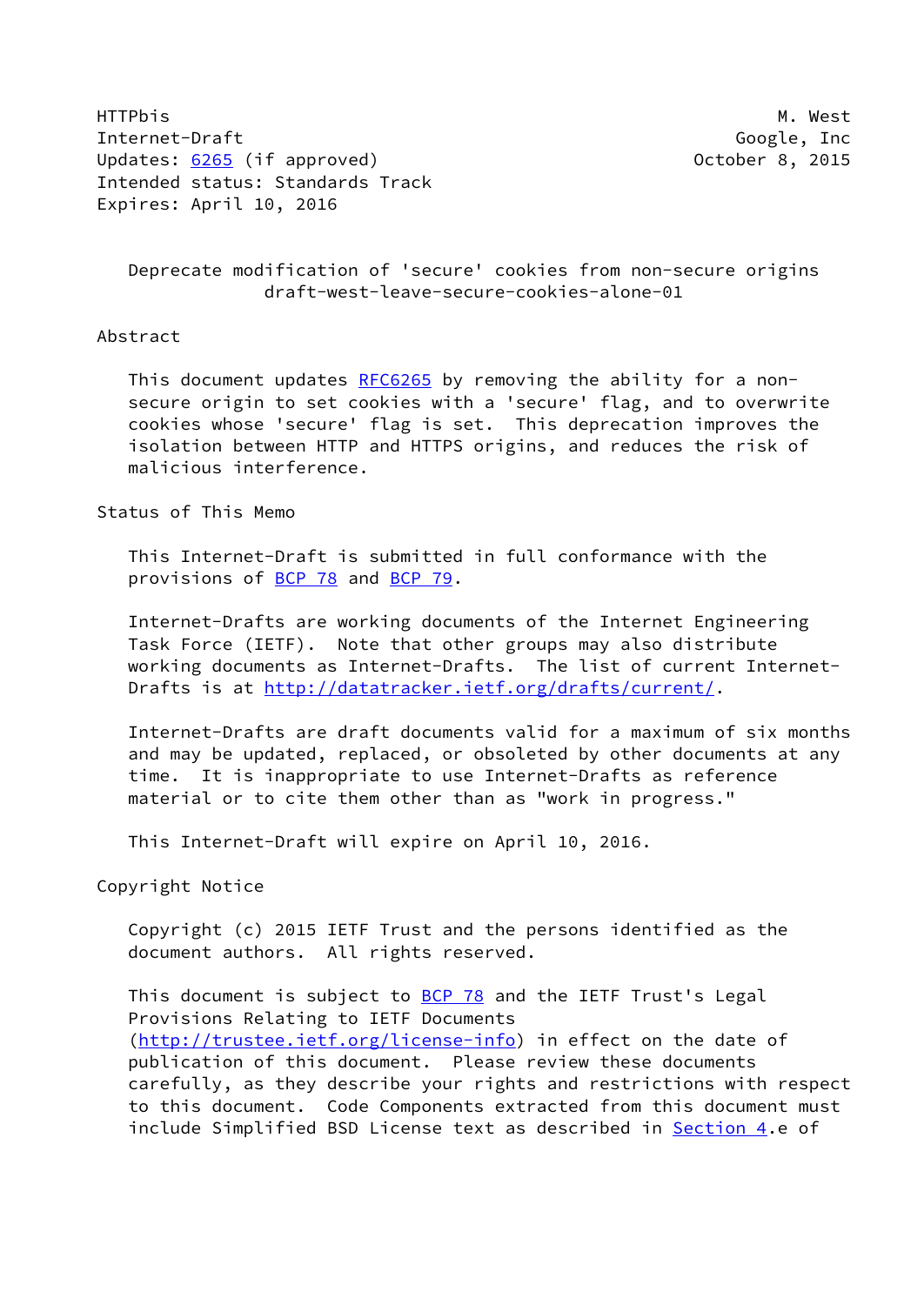<span id="page-1-1"></span>

| October 2015<br>Internet-Draft<br>leave-secure-cookies-alone |
|--------------------------------------------------------------|
|--------------------------------------------------------------|

 the Trust Legal Provisions and are provided without warranty as described in the Simplified BSD License.

Table of Contents

| 2. Terminology and notation 2  |
|--------------------------------|
|                                |
|                                |
|                                |
| 5.1. Normative References 3    |
| 5.2. Informative References 3  |
| Appendix A. Acknowledgements 4 |
|                                |

## <span id="page-1-0"></span>[1](#page-1-0). Introduction

Section 8.5 and Section [8.6 of \[RFC6265\]](https://datatracker.ietf.org/doc/pdf/rfc6265#section-8.6) spell out some of the drawbacks of cookies' implementation: due to historical accident, non-secure origins can set cookies which will be delivered to secure origins in a manner indistinguishable from cookies set by that origin itself. This enables a number of attacks, which have been recently spelled out in some detail in [[COOKIE-INTEGRITY\]](#page-3-3).

 We can mitigate the risk of these attacks by making it more difficult for non-secure origins to influence the state of secure origins. Accordingly, this document recommends the deprecation and removal of non-secure origins' ability to write cookies with a 'secure' flag, and their ability to overwrite cookies whose 'secure' flag is set.

<span id="page-1-2"></span>[2](#page-1-2). Terminology and notation

 The key words "MUST", "MUST NOT", "REQUIRED", "SHALL", "SHALL NOT", "SHOULD", "SHOULD NOT", "RECOMMENDED", "MAY", and "OPTIONAL" in this document are to be interpreted as described in [\[RFC2119](https://datatracker.ietf.org/doc/pdf/rfc2119)].

The "scheme" component of a URI is defined in **Section [3 of \[RFC3986\]](https://datatracker.ietf.org/doc/pdf/rfc3986#section-3)**.

## <span id="page-1-3"></span>[3](#page-1-3). Recommendations

This document updates Section [5.3 of \[RFC6265\]](https://datatracker.ietf.org/doc/pdf/rfc6265#section-5.3) as follows:

1. After step 8 of the current algorithm, which sets the cookie's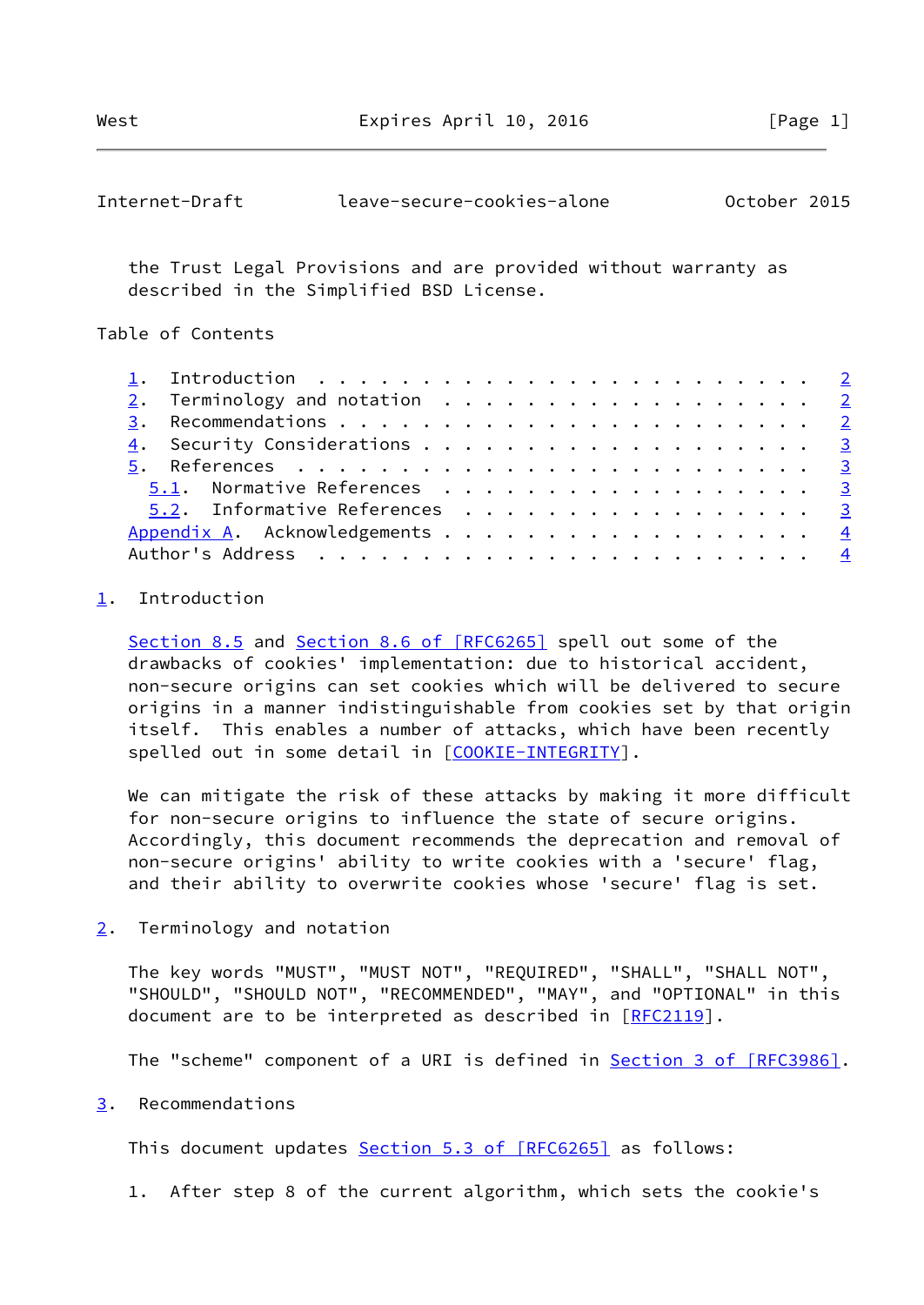"secure-only-flag", execute the following step:

 1. If the "scheme" component of the "request-uri" does not denote a "secure" protocol (as defined by the user agent),

| West | Expires April 10, 2016 | [Page 2] |  |
|------|------------------------|----------|--|
|      |                        |          |  |

<span id="page-2-1"></span>Internet-Draft leave-secure-cookies-alone October 2015

 and the cookie's "secure-only-flag" is "true", then abort these steps and ignore the newly created cookie entirely.

- 2. Before step 3 of step 11 of the current algorithm, execute the following step:
	- 1. If the "scheme" component of the "request-uri" does not denote a "secure" protocol (as defined by the user agent), and the "old-cookie"'s "secure-only-flag" is set, then abort these steps and ignore the newly create cookie entirely.
- <span id="page-2-0"></span>[4](#page-2-0). Security Considerations

 This specification increases a site's confidence that secure cookies it sets will remain unmodified by insecure pages on hosts which it domain-matches. Ideally, sites would use HSTS as described in [\[RFC6797](https://datatracker.ietf.org/doc/pdf/rfc6797)] to defend more robustly against the dangers of non-secure transport in general, but until adoption of that protection becomes ubiquitous, this deprecation this document recommends will mitigate a number of risks.

- <span id="page-2-2"></span>[5](#page-2-2). References
- <span id="page-2-3"></span>[5.1](#page-2-3). Normative References
	- [RFC2119] Bradner, S., "Key words for use in RFCs to Indicate Requirement Levels", [BCP 14](https://datatracker.ietf.org/doc/pdf/bcp14), [RFC 2119](https://datatracker.ietf.org/doc/pdf/rfc2119), DOI 10.17487/ [RFC2119](https://datatracker.ietf.org/doc/pdf/rfc2119), March 1997, <<http://www.rfc-editor.org/info/rfc2119>>.
	- [RFC3986] Berners-Lee, T., Fielding, R., and L. Masinter, "Uniform Resource Identifier (URI): Generic Syntax", STD 66, [RFC](https://datatracker.ietf.org/doc/pdf/rfc3986) [3986,](https://datatracker.ietf.org/doc/pdf/rfc3986) DOI 10.17487/RFC3986, January 2005, <<http://www.rfc-editor.org/info/rfc3986>>.

[RFC6265] Barth, A., "HTTP State Management Mechanism", [RFC 6265](https://datatracker.ietf.org/doc/pdf/rfc6265),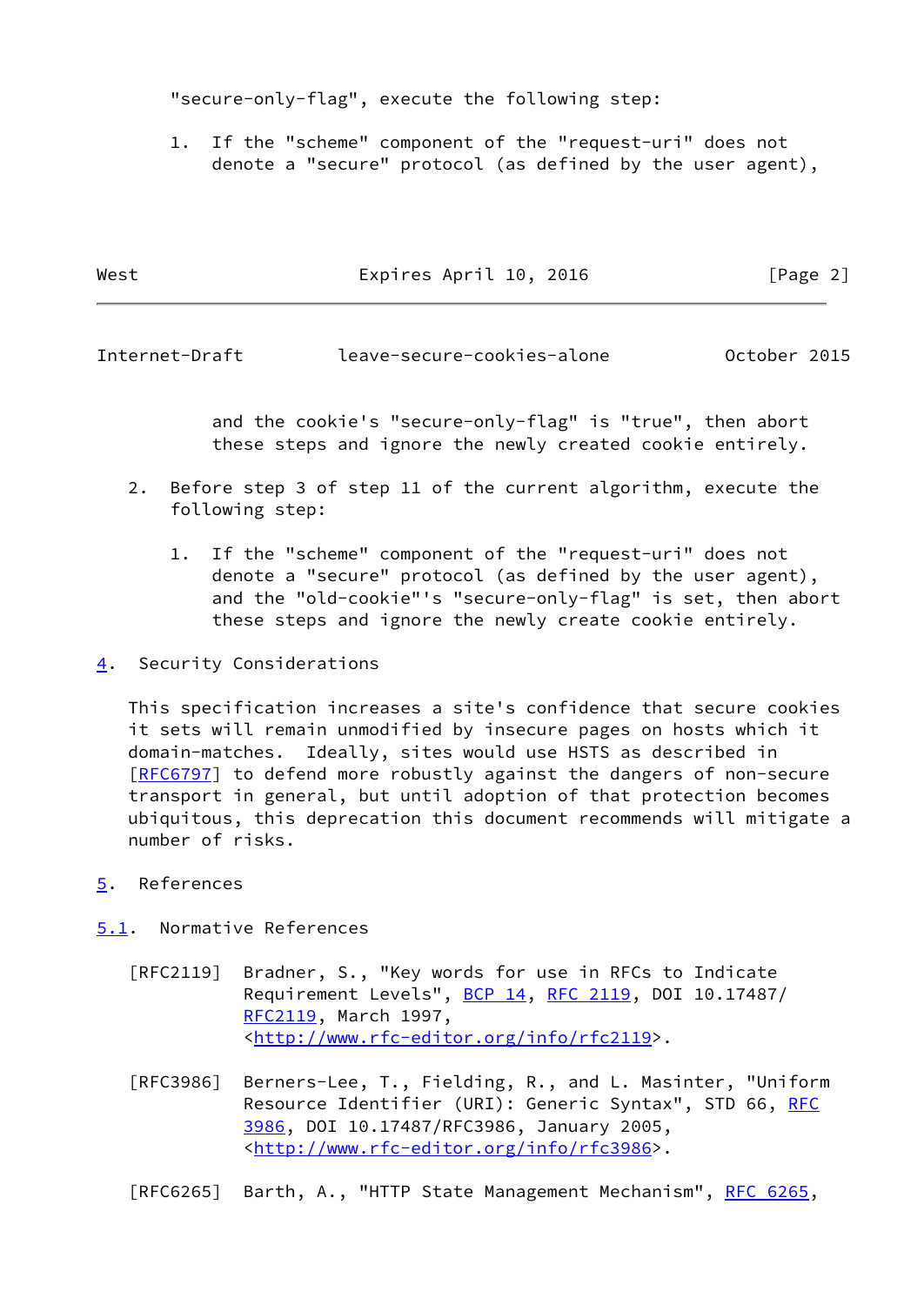DOI 10.17487/RFC6265, April 2011, <<http://www.rfc-editor.org/info/rfc6265>>.

<span id="page-3-0"></span>[5.2](#page-3-0). Informative References

## <span id="page-3-3"></span>[COOKIE-INTEGRITY]

 Zheng, X., Jiang, J., Liang, J., Duan, H., Chen, S., Wan, T., and N. Weaver, "Cookies Lack Integrity: Real-World Implications", n.d., [<https://www.usenix.org/system/files/](https://www.usenix.org/system/files/conference/usenixsecurity15/sec15-paper-zheng.pdf) [conference/usenixsecurity15/sec15-paper-zheng.pdf>](https://www.usenix.org/system/files/conference/usenixsecurity15/sec15-paper-zheng.pdf).

| Expires April 10, 2016<br>West | [Page 3] |
|--------------------------------|----------|
|--------------------------------|----------|

<span id="page-3-2"></span>Internet-Draft leave-secure-cookies-alone October 2015

 [RFC6797] Hodges, J., Jackson, C., and A. Barth, "HTTP Strict Transport Security (HSTS)", [RFC 6797,](https://datatracker.ietf.org/doc/pdf/rfc6797) DOI 10.17487/ [RFC6797](https://datatracker.ietf.org/doc/pdf/rfc6797), November 2012, <<http://www.rfc-editor.org/info/rfc6797>>.

<span id="page-3-1"></span>[Appendix A.](#page-3-1) Acknowledgements

 Richard Barnes encouraged a formalization of the deprecation proposal. [[COOKIE-INTEGRITY\]](#page-3-3) was a useful exploration of the issues [\[RFC6265](https://datatracker.ietf.org/doc/pdf/rfc6265)] described.

Author's Address

 Mike West Google, Inc

 Email: mkwst@google.com URI: <https://mikewest.org/>